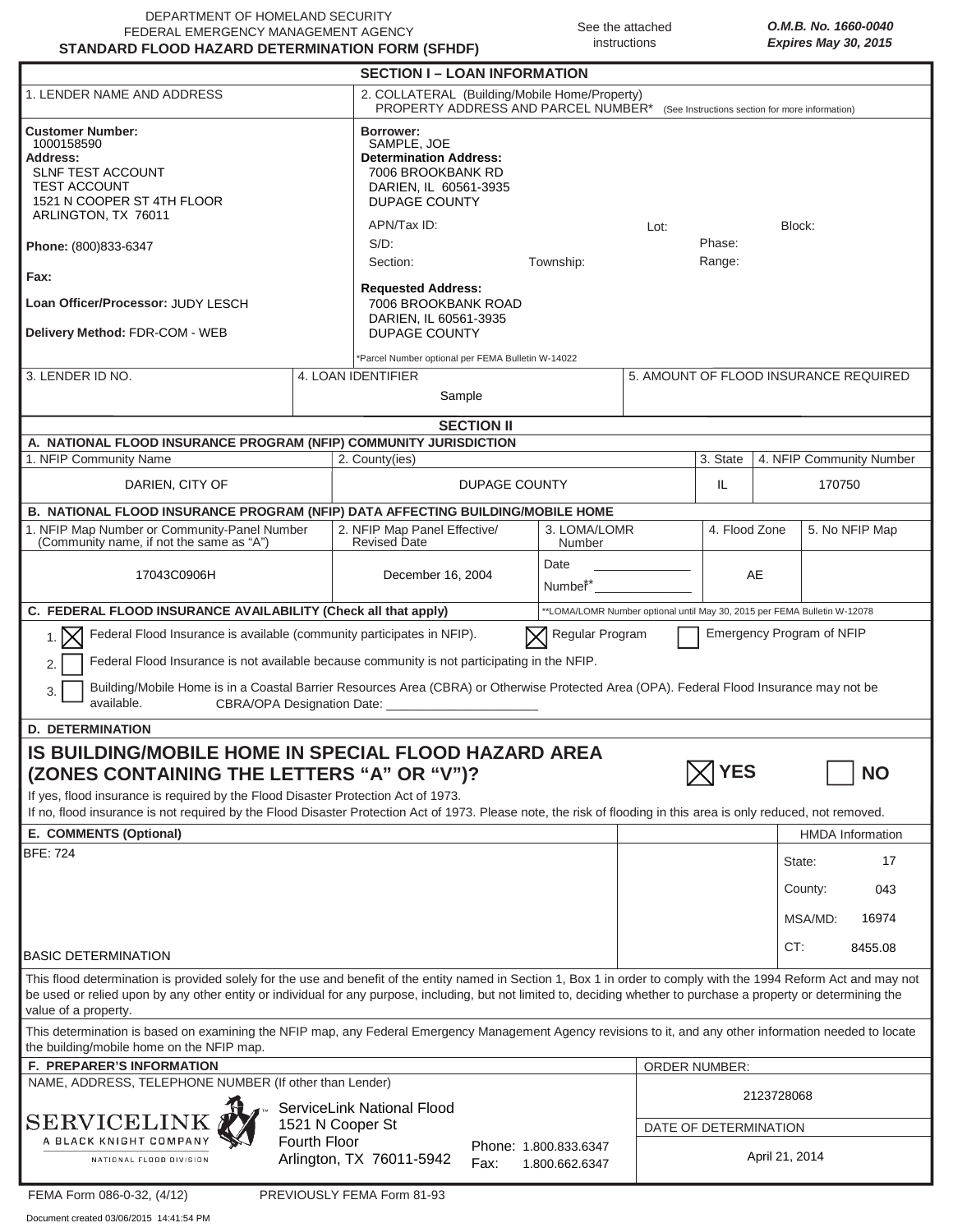## **Notice of Special Flood Hazards and Availability of Federal Disaster Relief Assistance**

**NOTICE IS GIVEN BY**: **Loan Number:** SLNF TEST ACCOUNT **TO: Order Number:** SAMPLE, JOE

**Determination Date:** 04/21/2014 Loan Number: Sample **Order Number: 2123728068** 

#### *Notice of Property IN Special Flood Hazard Area (SFHA)*  $\boxtimes$

The building or mobile home securing the loan for which you have applied is or will be located in an area with special flood hazards. The area has been identified by the Director of the Federal Emergency Management Agency (FEMA) as a special flood hazard area using FEMA's *Flood Insurance Rate Map* or the *Flood Hazard Boundary Map* for the following community: DARIEN, CITY OF - 17043C0906H

This area has at least a one percent (1%) chance of a flood equal to or exceeding the base flood elevation (a 100-year flood) in any given year. During the life of a 30-year mortgage loan, the risk of a 100-year flood in a special flood hazard area is 26 percent (26%). Federal law allows a lender and borrower jointly to request the Director of FEMA to review the determination of whether the property securing the loan is located in a special flood hazard area. If you would like to make such a request, please contact us for further information.

For residential properties in Massachusetts that require flood insurance, please note that the flood insurance we are requiring you to purchase will only protect your creditor's or lender's interest in your property. Massachusetts law prohibits a creditor or lender from requiring you to purchase flood insurance in excess of the amount of your principal mortgage and, in the case of a home equity line of credit, home equity loan or second and subsequent mortgage, the full value of the credit line, outstanding principal on the equity loan or second or subsequent mortgage on that property at the beginning of the year for which the policy will be in effect. The insurance may not be sufficient to pay for many needed repairs after a flood and may not compensate you for your losses in the property due to the flood. If you wish to protect your home or investment, you may want to purchase more flood insurance than the amount we are requiring you to buy.

### *Notice of Property in a Participating Community*

The community in which the property securing the loan is located participates in the National Flood Insurance Program (NFIP). Federal law will not allow us to make you the loan that you have applied for if you do not purchase flood insurance. The flood insurance must be maintained for the life of the loan. If you fail to purchase or renew flood insurance on the property, federal law authorizes and requires us to purchase the flood insurance for you at your expense.

- Flood insurance coverage under the NFIP may be purchased through an insurance agent who will obtain the policy either directly through the NFIP or through an insurance company that participates in the NFIP.
- Flood insurance that provides the same level of coverage as a standard flood insurance policy under the NFIP may be available from private insurers that do not participate in the NFIP.

• You should compare the flood insurance coverage, deductibles, exclusions, conditions and premiums associated with flood insurance policies issued on behalf of the NFIP and policies issued on behalf of private insurance companies and ask an insurance agent as to the availability, cost, and comparisons of flood insurance coverage.

• At a minimum, flood insurance purchased must cover the *lesser of:*

(1) the outstanding principal balance of the loan; or

(2) the maximum amount of coverage allowed for the type of property under the NFIP.

• Flood insurance coverage under the NFIP is limited to the overall value of the property securing the loan minus the value of the land on which the property is located.

• Federal disaster relief assistance (usually in the form of a low-interest loan) may be available for damages incurred in excess of your flood insurance if your community's participation in the NFIP is in accordance with NFIP requirements.

#### *Notice of Property in a Non-Participating Community*

Flood insurance coverage under the NFIP is not available for the property securing the loan because the community in which the property is located does not participate in the NFIP. In addition, if the non-participating community has been identified for at least one year as containing a special flood hazard area, properties located in the community will not be eligible for federal disaster relief assistance in the event of a federally declared flood disaster.

#### *Notice of Property NOT IN Special Flood Hazard Area (SFHA)*

The building or mobile home securing the loan for which you have applied is not currently located in an area designated by the Administrator of FEMA as an SFHA. NFIP Flood insurance is not required, but may be available. If, during the term of this loan, the subject property is identified as being in an SFHA, as designated by FEMA, you may be required to purchase and maintain flood insurance at your expense.

**\_\_\_\_\_\_\_\_\_\_\_\_\_\_\_\_\_\_\_\_\_\_\_\_\_\_\_\_\_\_\_\_\_\_\_\_\_\_\_\_\_\_\_\_ \_\_\_\_\_\_\_\_\_\_\_\_\_\_\_\_\_\_\_\_\_\_\_\_\_\_\_\_\_\_\_\_\_\_\_\_\_\_\_\_\_\_\_**

*Borrower's Signature / Date Co-Borrower's Signature / Date*

**\_\_\_\_\_\_\_\_\_\_\_\_\_\_\_\_\_\_\_\_\_\_\_\_\_\_\_\_\_\_\_\_\_\_\_\_\_\_\_\_\_\_\_\_ \_\_\_\_\_\_\_\_\_\_\_\_\_\_\_\_\_\_\_\_\_\_\_\_\_\_\_\_\_\_\_\_\_\_\_\_\_\_\_\_\_\_\_** SLNF TEST ACCOUNT

*Lending Institution Lending Institution Authorized Signature / Date*